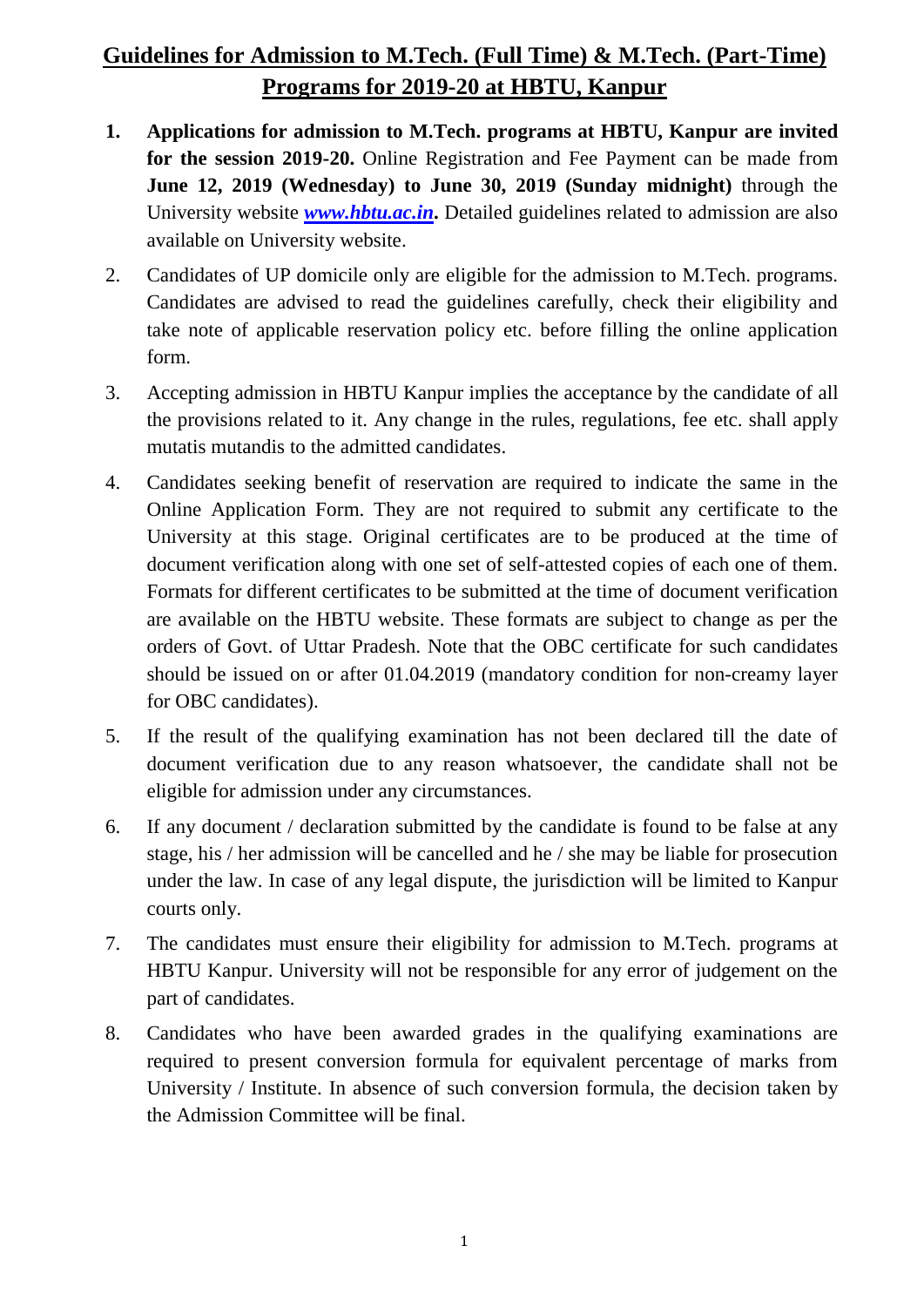- 9. Admission to M.Tech. (Full Time) programs will be through valid GATE score. In case of non-availability of sufficient GATE qualified candidates, the vacant seats will be filled by non-GATE candidates on the basis of performance in a Written Examination. Admission to M.Tech. (Part Time) programs will be made through Written Examination to be conducted by the University.
- 10. Written examination and document verification for M.Tech. Admissions will be conducted at HBTU Kanpur. A separate intimation will be displayed on HBTU website for this purpose.
- 11. Academic fee for admission to M.Tech. Full Time as well as Part-Time programs is Rs. 1,20,000=00. (Rs. One Lakh Twenty Thousand Only) for session 2019-20. There will be a 10% increase in the Annual Academic Fee every year.
- **12. All the candidates are required to come with photo identity proof such as Aadhar Card / Driving License / PAN at the time of Written Examination and Counselling for Admission.**
- 13. All the information / intimation related to M.Tech. Admissions 2019-20 will be made available on the University website **[http://www.hbtu.ac.in.](http://www.hbtu.ac.in/)** Candidates are advised to frequently visit the website for updates. HBTU Kanpur will not be responsible for the consequences to the candidates due to the lack of communication.
- 14. In case of seat allotment, candidate is required to deposit full Academic Fee within the specified period otherwise, his / her admission will be cancelled. The seats thus, vacated will be filled by candidates of waiting list.
- 15. **If a candidate fails to report for Registration on July 27, 2019 or leaves the University after completing all the formalities of admission or leaves the study midway, Academic Fee deposited by the candidates will be forfeited and any request for withdrawal / refund will not be entertained under any circumstances.**

#### **CATEGORY OF STUDENTS**

#### **a) Full Time**

A full time student is required to attend the academic work regularly during the degree program. Students with valid GATE score will be eligible to receive GATE scholarship. No assistantship will be provided to non-GATE score candidates.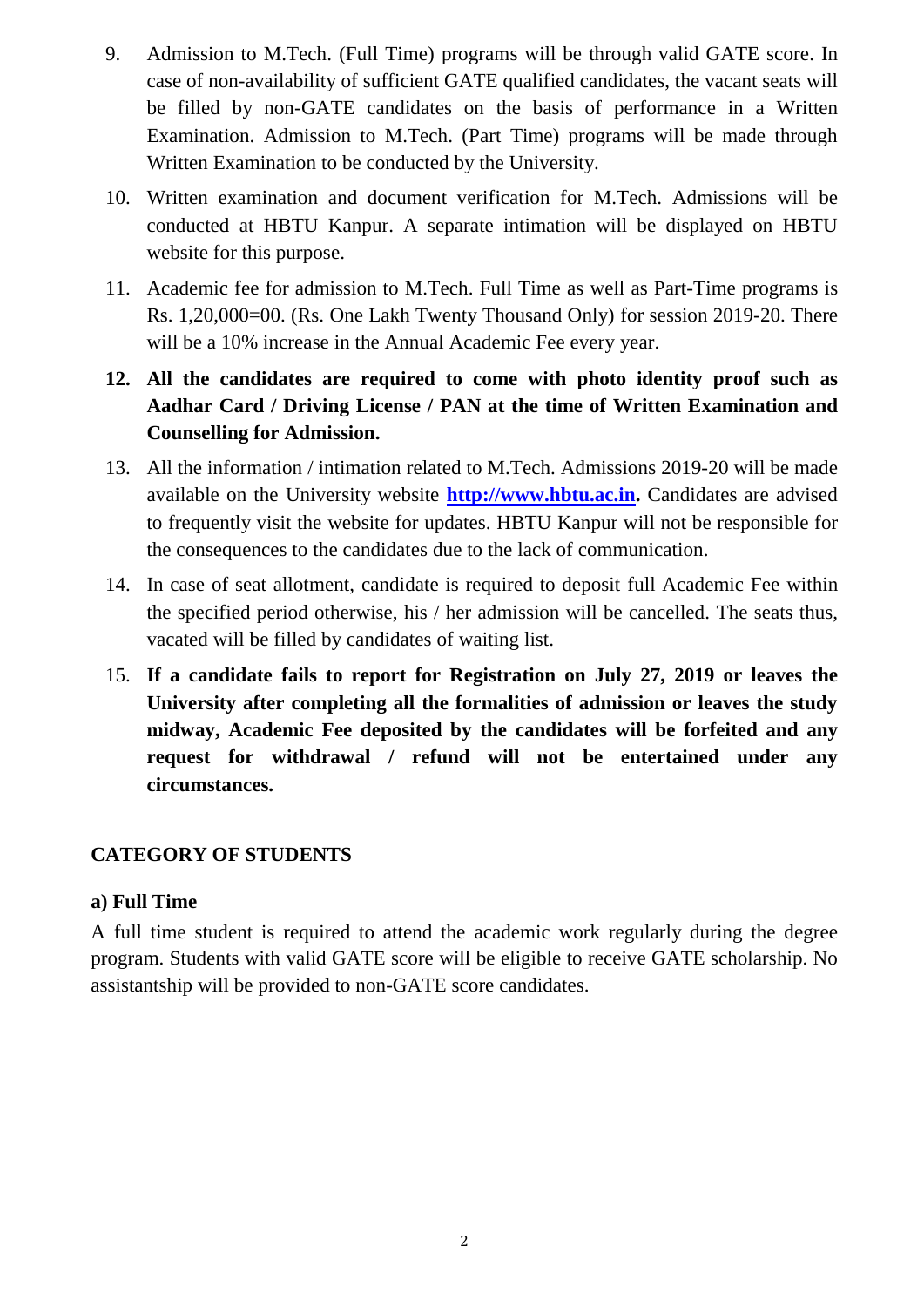### **TABLE 1: ELIGIBILITY CRITERIA FOR ADMISSION TO M.TECH. (FULL TIME) PROGRAMS**

| SI.<br>No. | <b>Department</b>                  | Specialization                                         | <b>Intake</b><br>(Seats) | Qualification                                                                                                                                                                                                                                                                                                                                                                                            |  |
|------------|------------------------------------|--------------------------------------------------------|--------------------------|----------------------------------------------------------------------------------------------------------------------------------------------------------------------------------------------------------------------------------------------------------------------------------------------------------------------------------------------------------------------------------------------------------|--|
|            | <b>School of Engineering</b>       |                                                        |                          |                                                                                                                                                                                                                                                                                                                                                                                                          |  |
| 1.         | Mechanical<br>Engineering          | <b>Computer Aided</b><br>Design                        | 18                       | B.E. / B.Tech. or Equivalent in Mechanical<br>Engineering with first division                                                                                                                                                                                                                                                                                                                            |  |
| 2.         | Civil<br>Engineering               | Environmental<br>Science and<br>Engineering            | 18                       | B.E. / B.Tech. or Equivalent in Civil Engineering /<br>Engineering<br>Chemical<br>Environmental<br>$\sqrt{2}$<br>Engineering with first division                                                                                                                                                                                                                                                         |  |
| 3.         | Electronics<br>Engineering         | Electronics and<br>Communication<br>Engineering        | 18                       | B.E. / B.Tech. or Equivalent in Electronics $\&$<br>Communication<br>Engineering<br>$\sqrt{2}$<br>Electronics<br>Engineering/ Electronics & Telecommunication<br>Engineering, with first division.                                                                                                                                                                                                       |  |
|            |                                    | <b>School of Chemical Technology</b>                   |                          |                                                                                                                                                                                                                                                                                                                                                                                                          |  |
| 4.         | Chemical<br>Engineering            | Chemical<br>Engineering                                | 18                       | B.E.<br>B.Tech.<br>Equivalent in<br>Chemical<br><b>or</b><br>$\frac{1}{2}$<br>Engineering / Chemical Technology with first<br>division.<br>Candidate with B.Tech. degree in the same branch<br>as that of the M.Tech. will be given Preference                                                                                                                                                           |  |
| 5.         | <b>Bio-Chemical</b><br>Engineering | Chemical<br>Technology-Bio-<br>Chemical<br>Engineering | 12                       | B.E. / B.Tech. or Equivalent in Bio Chemical<br>Engineering / Bio-Technology / Chemical<br>Engineering / Chemical Technology with first<br>division.<br>Candidate with B.Tech degree in the same branch<br>as that of the M.Tech. will be given preference                                                                                                                                               |  |
| 6.         | Food<br>Technology                 | Chemical<br>Technology-<br>Food<br>Technology          | 11                       | B.E. / B.Tech. or Equivalent in Food Technology /<br>Food Engineering / Food Process Engineering /<br>Technology<br>Food<br>Processing<br>$\sqrt{2}$<br>Chemical<br>Engineering / Dairy Engineering / Food Science &<br>Technology / Bio Technology / Chemical<br>Technology with first division.<br>Candidate with B.Tech degree in the same branch<br>as that of the M.Tech. will be given preference. |  |
| 7.         | Oil Technology                     | Chemical<br>Technology -Oil<br>Technology              | 11                       | B.E. / B.Tech. or Equivalent in Oil Technology /<br>Paint Technology / Plastic Technology / Chemical<br>Engineering / Bio-Chemical Engineering / Food<br>Technology / Leather<br>Technology<br>Bio-<br>$\sqrt{2}$<br>Technology / Chemical Technology with first<br>division.<br>Candidate with B.Tech. degree in the same branch<br>as that of the M.Tech. will be given preference.                    |  |

A relaxation of 5% of marks in minimum qualifying marks is permissible (without grace marks) candidates belonging to reserved category for admissions to M.Tech. (Full-Time) programs.

#### **b) Sponsored**

Any recognized R&D organization, academic institution, government organization or industry may sponsor a candidate for M.Tech. programs in the University on full-time basis. A minimum work experience of two years is required for such candidates. The University shall not provide any assistantship / scholarship to such students.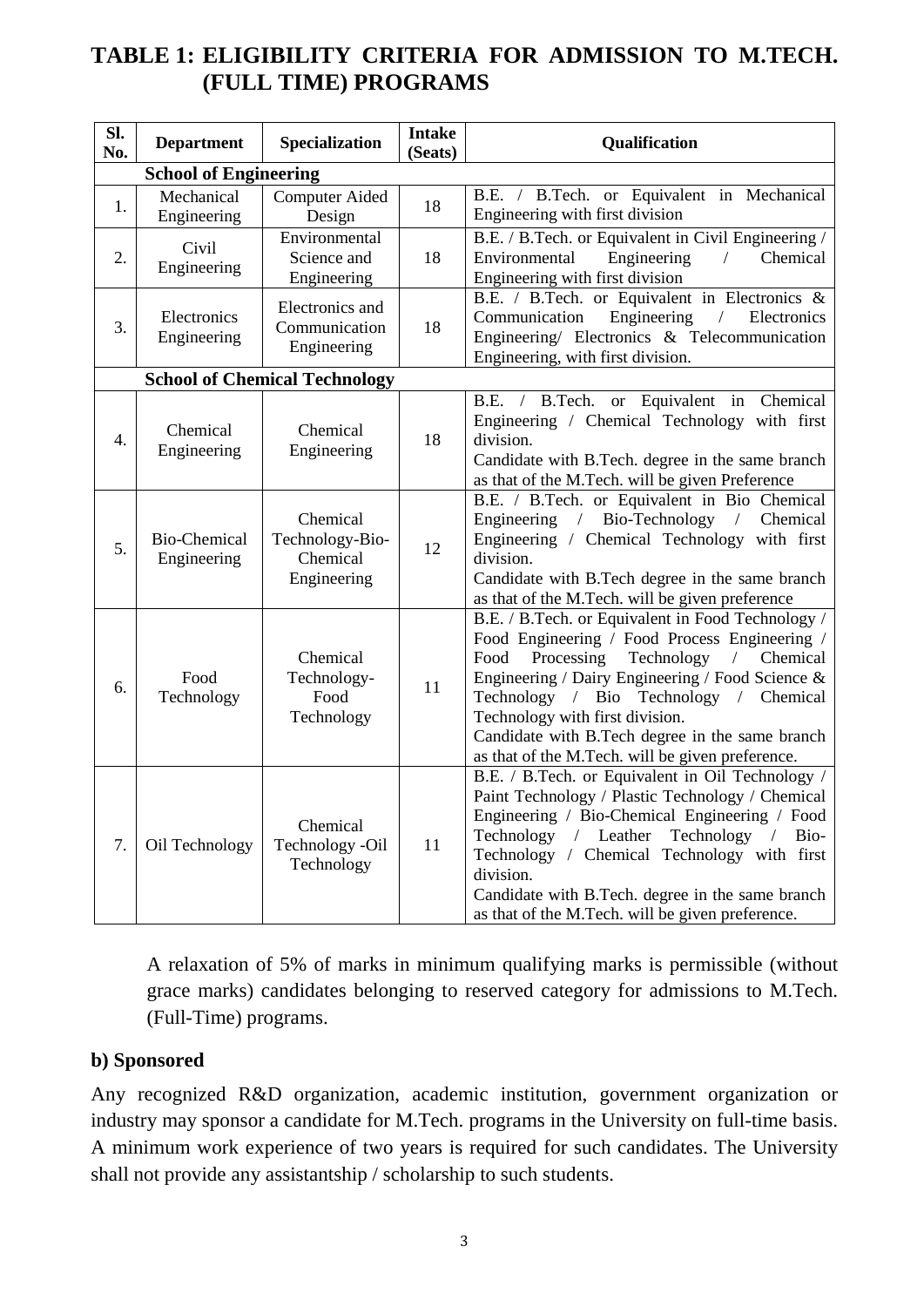### **c) Part Time**

A student working in an organization within a distance of 100 kilometres from the University and fulfilling other eligibility criteria may be considered for admission to M.Tech. programs under this category. The candidate is required to submit No-Objection Certificate from the employer at the time of admission. A two years work experience is must for such candidates.

## **TABLE 2: ELIGIBILITY CRITERIA FOR ADMISSION TO M.TECH. (PART- TIME) PROGRAMS**

| SI.<br>No.                           | <b>Department</b>            | <b>Specialization</b>                           | <b>Intake</b><br>(Seats) | <b>Qualification</b>                                                                                                                                       |  |
|--------------------------------------|------------------------------|-------------------------------------------------|--------------------------|------------------------------------------------------------------------------------------------------------------------------------------------------------|--|
|                                      | <b>School of Engineering</b> |                                                 |                          |                                                                                                                                                            |  |
| 1.                                   | Civil<br>Engineering         | Structural<br>Engineering                       | 05                       | B.E. / B.Tech. or Equivalent in Civil<br>Engineering with first division.                                                                                  |  |
| 2.                                   | Civil<br>Engineering         | Soil Mechanics and<br>Foundation<br>Engineering | 05                       | B.E. / B.Tech. or Equivalent in Civil<br>Engineering with first division.                                                                                  |  |
| 3.                                   | Mechanical<br>Engineering    | Mechanical<br><b>Engineering Design</b>         | 10                       | B.E. / B.Tech. or Equivalent in Mechanical<br>Engineering with first division.                                                                             |  |
| $\overline{4}$ .                     | Mechanical<br>Engineering    | <b>Industrial System</b><br>Engineering         | 10                       | B.E. / B.Tech. or Equivalent in Mechanical<br>Engineering / Production Engineering /<br>Industrial Engineering with first division.                        |  |
| 5.                                   | Electrical<br>Engineering    | <b>Power Electronics</b><br>and Control         | 10                       | B.E. / B.Tech. or Equivalent in Electrical<br>Engineering / Electrical $\&$ Electronics<br>Engineering and other relevant branches with<br>first division. |  |
| <b>School of Chemical Technology</b> |                              |                                                 |                          |                                                                                                                                                            |  |
| 6.                                   | Chemical<br>Engineering      | Chemical<br>Engineering                         | 09                       | B.E. / B.Tech. or Equivalent in Chemical<br>Engineering with first division.                                                                               |  |

A relaxation of 5% of marks in minimum qualifying marks is permissible (without grace marks) candidates belonging to reserved category for admissions to M.Tech. (Part-Time) programs.

#### **Reservation of Seats**

#### **a) Vertical Reservation:**

| Category                           | <b>Percentage of Reservation</b> |  |
|------------------------------------|----------------------------------|--|
| (a) Scheduled Caste of U.P.        | 21%                              |  |
| (b) Scheduled Tribe of U.P.        | $02\%$                           |  |
| (c) Other Backward Classes of U.P. | 27%                              |  |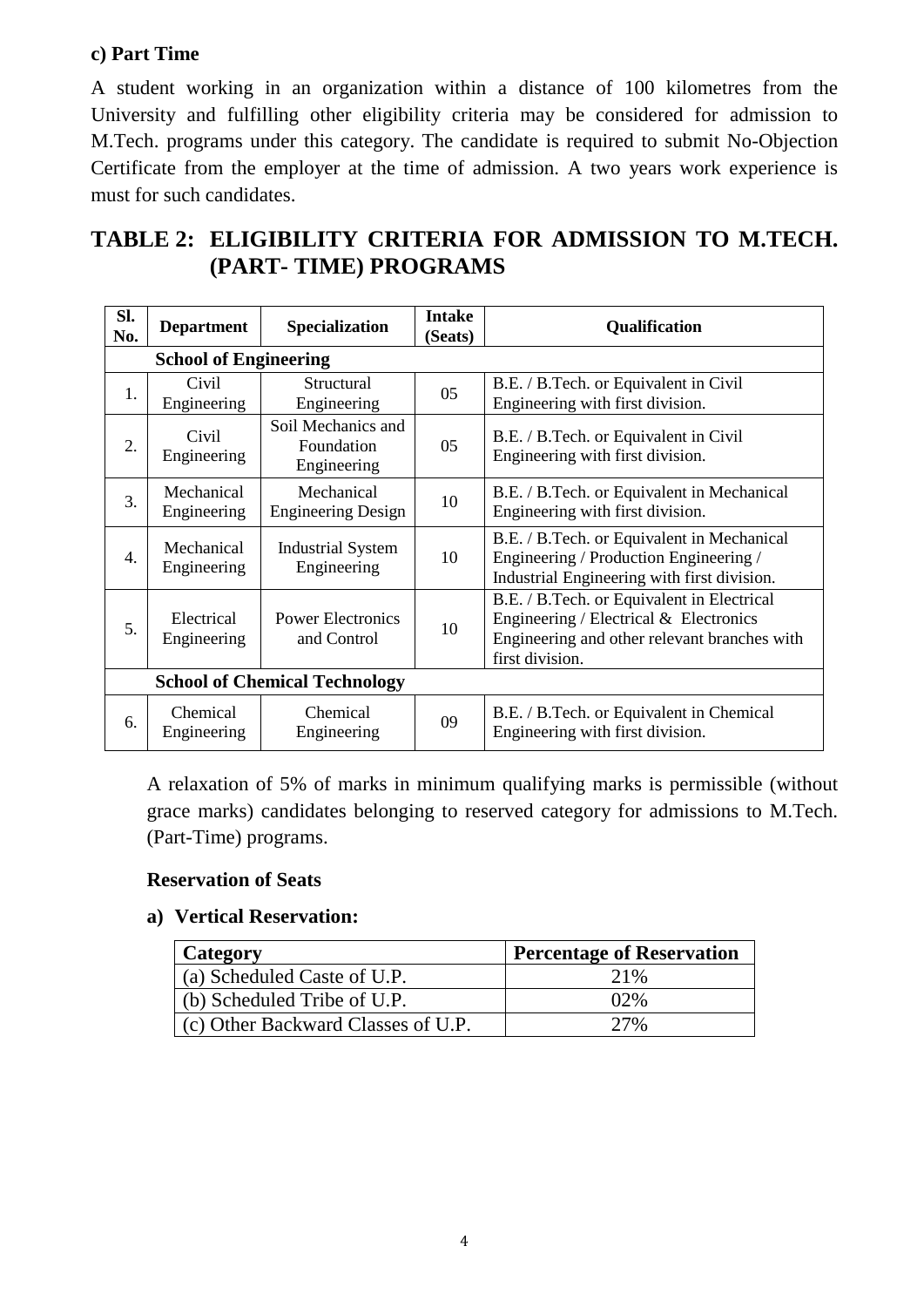#### **b) Horizontal Reservation (Sub-categories):**

| Sub-category                              | Code        | <b>Maximum Percentage</b><br>of Total Seats |
|-------------------------------------------|-------------|---------------------------------------------|
| a. Dependents of Freedom Fighters from    | <b>UPFF</b> | 02%                                         |
| U.P.                                      |             |                                             |
| b. Sons / Daughters of Defence Personnel  | <b>UPAF</b> | $0.5\%$                                     |
| of U.P. either retired (superannuated) or |             |                                             |
| killed / Disabled in action or Defence    |             |                                             |
| Personnel posted in U.P. / Defence        |             |                                             |
| Personnel permanent resident of U.P.      |             |                                             |
| and posted outside U.P.                   |             |                                             |
| c. Handicapped / Disabled persons of U.P. | <b>UPHC</b> | 05%                                         |
| d. Girls of U.P.                          | <b>UPGL</b> | 20%                                         |

- **c)** The candidates can be given only one type of horizontal reservation out of UPFF / UPAF / UPHC *(Certificate no. 4, 5 & 6 respectively)***. However, the Girl candidates can also claim for any one of UPFF / UPAF / UPHC along with UPGL.**
- **d) Economically Weaker Section (EWS) Quota / Reservation (over and above with a maximum of 10% of the offered seat intake in the course)** Candidates who wish to avail the benefit of EWS quota must not be covered under the existing scheme of reservation for the Scheduled Castes, Scheduled Tribes and the Socially and Economically Backward Classes. They must produce Certificate No. 12 issued by the Government Officer not below the rank of Tehsildar to claim the benefit of this reservation.
- **e)** Request for the change of category / sub-category filled during Online Registration Form shall not be entertained under any circumstances.
- **f)** Category / sub-category claims must be supported by the relevant certificates as per the format provided at the time of Document Verification. Otherwise, the allotment will be cancelled and the candidates shall be treated in General Category in the next round of counselling.
- **g)** Advantage of horizontal reservation in Armed Forces sub-category is available to sons / daughters of Defence Personnel of U.P. and the Defence Personnel posted in U.P. on the date of admisssion.
- h) Benefits of UPGL subcategory will automatically be given to all eligible female candidates.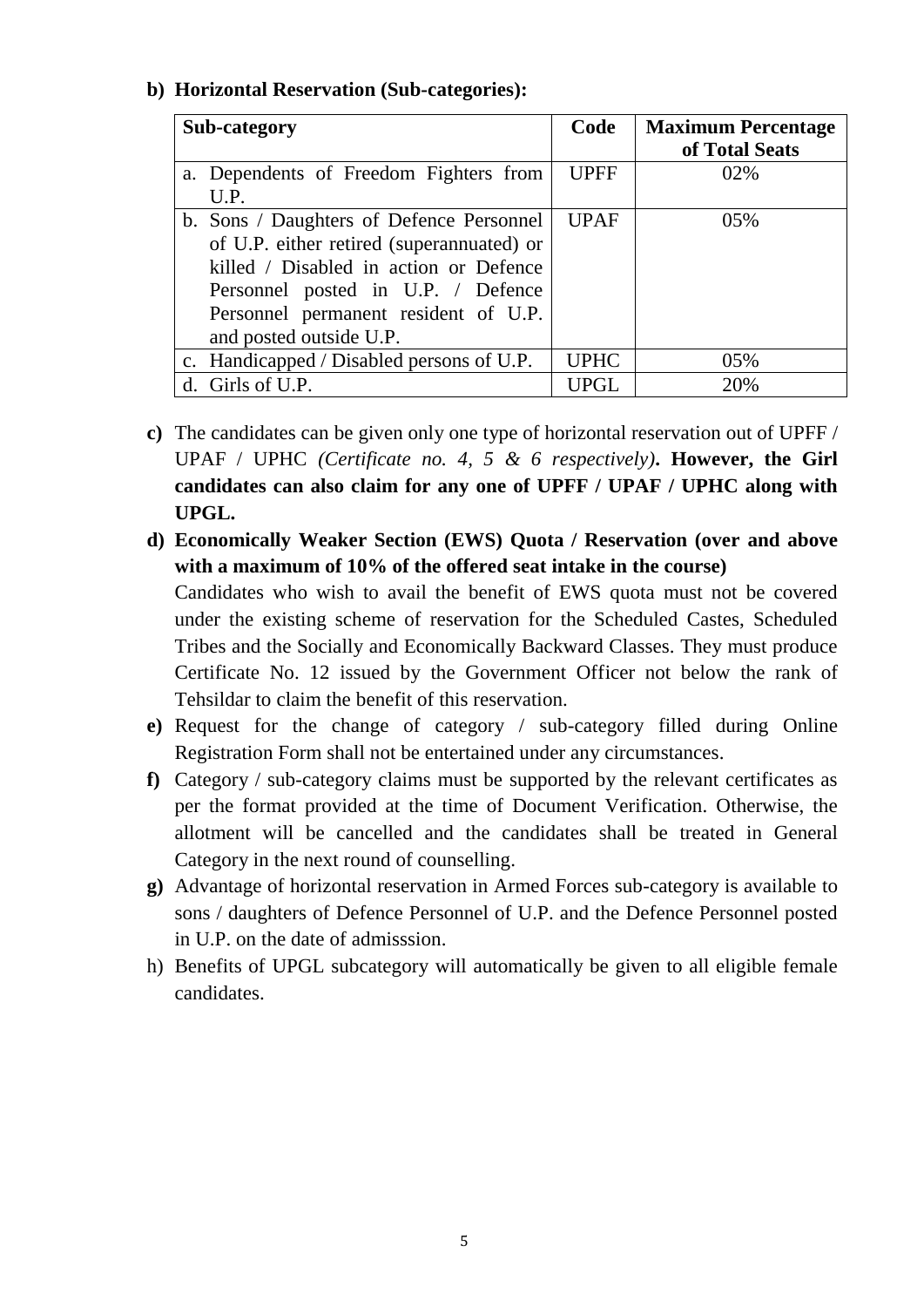### **Medical Standards**

- **a)** Candidates will have to submit a certificate of Medical Fitness / Handicapped on Certificate no. 8 at the time of Document Verifications at HBTU, Kanpur.
- **b**) The medical standards prescribed are given below:

| Height                         | Candidates should be physically fit to pursue his /<br>her studies in opted course. |  |
|--------------------------------|-------------------------------------------------------------------------------------|--|
| Weight                         |                                                                                     |  |
| <b>Chest measurement</b>       |                                                                                     |  |
| Heart and lungs                | No abnormality                                                                      |  |
| Hernia,<br>Hydrocele,<br>Piles | Presence of any of these is to be corrected before                                  |  |
| etc.                           | joining                                                                             |  |
| Vision                         | Normal, if defective, it must be got corrected to 6/9                               |  |
|                                | in the better eye and $6/12$ in the worse one. Eyes                                 |  |
|                                | should be free from congenital or any other disease                                 |  |
| Hearing                        | Normal, If defective, it must be got corrected                                      |  |
|                                | before joining.                                                                     |  |

### **Physically Handicapped / Disabled:**

Physically Handicapped / Disabled persons of Uttar Pradesh will have a minimum of 5% reservation on the basis of impairment and mentioned below:

| $\vert$ Type I   | Minimum 40% permanent Visual impairment     |
|------------------|---------------------------------------------|
| $\vert$ Type II  | Minimum 40% permanent Locomotors disability |
| $\vert$ Type III | Minimum 40% permanent speech and Hearing    |
|                  | impairment                                  |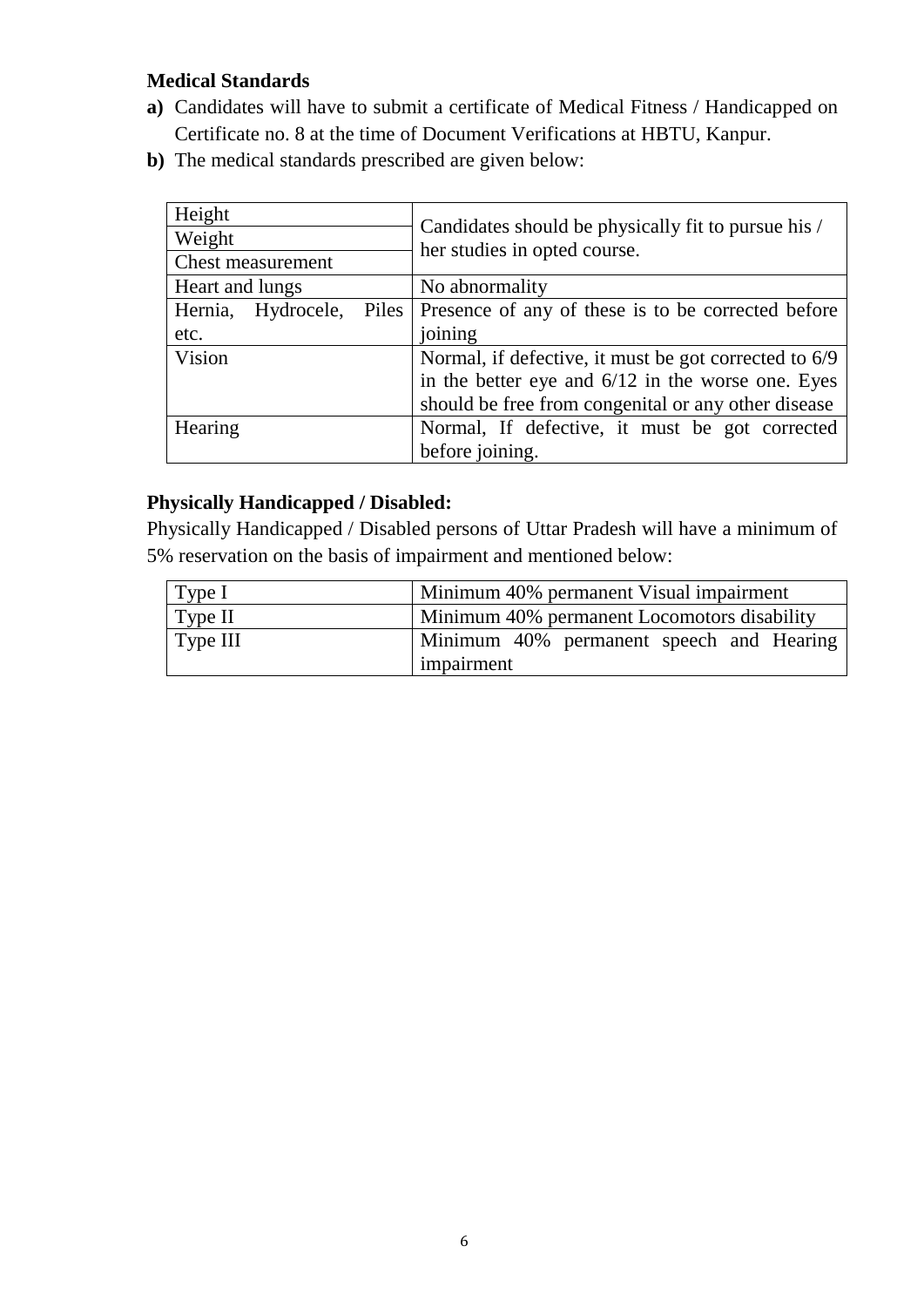### **TABLE 3: FEE STRUCTURE FOR M.TECH. (FULL TIME & PART TIME) PROGRAMS**

| Sl. No.                 | Particular                                                             | M.Tech. (Full /Part time)              |
|-------------------------|------------------------------------------------------------------------|----------------------------------------|
| A                       | <b>Tuition Fee</b>                                                     | 60000                                  |
| B                       | Non - Govt. Component                                                  |                                        |
| $\mathbf{1}$            | <b>Examination Charges</b>                                             |                                        |
|                         | <b>University Exam Charges</b>                                         | 7000                                   |
|                         | Enrolment Charges (one time)                                           | 1000                                   |
|                         | Degree & Marksheets Charges                                            | 500                                    |
|                         | Exam. Contingencies Charges                                            | 750                                    |
|                         | Insurance& other misc. expenditure on unspecified items.               | 750                                    |
|                         | <b>Total</b>                                                           | 10000                                  |
| $\overline{2}$          | <b>User Charges</b>                                                    |                                        |
|                         | <b>Registration Charges</b>                                            | 500                                    |
|                         | Recreation Charges                                                     | 1500                                   |
|                         | <b>Identity Card Charges</b>                                           | 200                                    |
|                         | <b>Student Welfare Fund</b>                                            | 500                                    |
|                         | <b>Magazine Charges</b>                                                | 250                                    |
|                         | <b>Medical Facility Charges</b>                                        | 1000                                   |
|                         | Computing infra Charges                                                | 7000                                   |
|                         | University Day Activity Charges                                        | 500                                    |
|                         | Training & Placement Charges                                           | 1500                                   |
|                         | <b>Industrial Exposure Charges</b>                                     | 750                                    |
|                         | Univ. Student Activity Council Charges                                 | 2000                                   |
|                         | Computer peripherals & Stationary Charges                              | 2000                                   |
|                         | <b>Library Facility Charges</b>                                        | 2000                                   |
|                         | Laboratory Charges                                                     | 1500                                   |
|                         | Student Aid & other misc. expenditure on unspecified items.            | 800                                    |
|                         | <b>Total</b>                                                           | 22000                                  |
| $\overline{\mathbf{3}}$ | <b>University Development &amp; Facilities Charges</b>                 |                                        |
|                         | Univ. Development Charges                                              | 2500                                   |
|                         | Univ. Electricity Charges                                              | 7500                                   |
|                         | Fire & Water Charges                                                   | 300                                    |
|                         | Electronic Infra Charges                                               | 300                                    |
|                         | <b>Research Initiatives Charges</b>                                    | 200                                    |
|                         | <b>Training Programmes Charges</b>                                     | 400                                    |
|                         | Awards & Automation Charges                                            | 800                                    |
|                         | Skill Development Charges                                              | 500                                    |
|                         | Conferences & Innovative Projects Charges                              | 500                                    |
|                         | <b>Entrepreneurship Activities Charges</b>                             | 500                                    |
|                         | Outsourcing Facilities & other misc. expenditure on unspecified items. | 500                                    |
|                         | <b>Total</b>                                                           | 14000                                  |
| 4                       | <b>Economically Weaker Section Fund</b>                                | 5000                                   |
| 5                       | Premium for Mediclaim of Students (per Annum)                          | 1500                                   |
| 6                       | <b>Other Charges</b>                                                   |                                        |
|                         | Caution Money (Library/W.S/Labs) one time                              | 5000                                   |
|                         | Univ. Alumni Association Membership one time                           | 1500                                   |
|                         | Information Brochure Charges one time                                  | 300                                    |
|                         | Contingent & Misc. Charges                                             | 700                                    |
|                         | <b>Total</b>                                                           | 7500                                   |
|                         | Grand Total (A+B)                                                      | 120000                                 |
|                         |                                                                        | (Rupees One lakh Twenty Thousand Only) |

**Note:** There will be a 10% increase in the Annual Academic Fee every year.